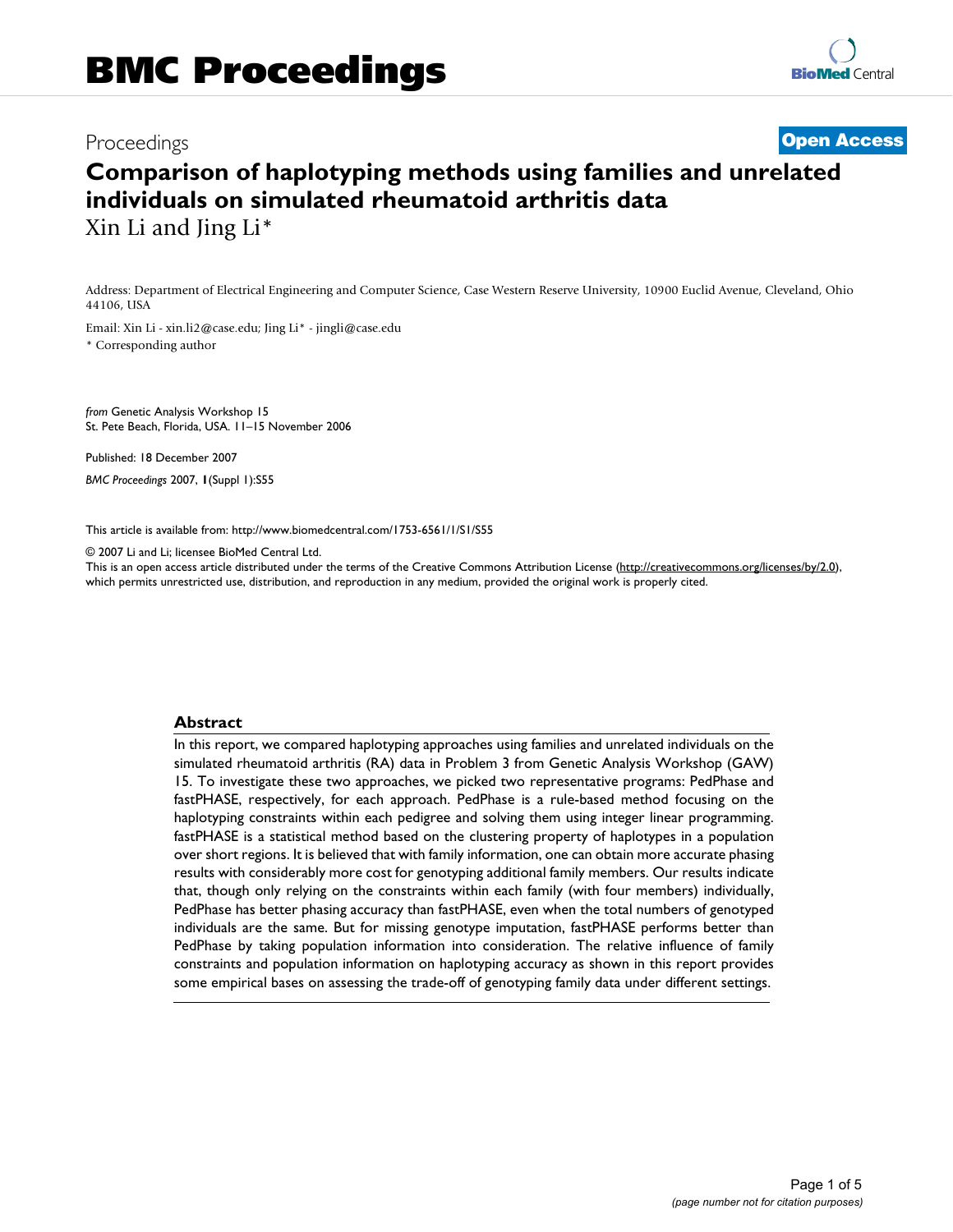### **Background**

To understand genetic variation among humans and to identify correlations between genetic variation and phenotypic variation (such as disease status, quantitative traits, etc.), it is necessary to understand haplotype structures in human populations [1]. However, the human genome is a diploid and, in practice, haplotype data are not collected directly, especially in large-scale sequencing projects, mainly due to cost considerations. Instead, genotype data are collected routinely in large sequencing projects. Hence, efficient and accurate computational methods and computer programs for the inference of haplotypes from genotypes are in high demand. The existing computational methods for haplotyping can be divided into two categories: statistical methods and rule-based (i.e., combinatorial) methods. Both approaches can be applied to pedigree or unrelated individual data. An earlier paper [2] has shown that the incorporation of pedigree data can improve haplotyping accuracy. But the conclusions are based on statistical criteria for a set of small number of markers (10–20), that is, how the haplotype frequencies in a short region are preserved. Here, we want to measure the accuracy of haplotype reconstruction for each individual for large number of markers (500).

We chose two representative programs for family and unrelated individual data and tested them on the Genetic Analysis Workshop 15 (GAW15) data set. PHASE [3] (and its latest version fastPHASE [4] is a popular statistical tool for large scale haplotype inference using population (of unrelated individuals) data. We have developed an efficient rule-based algorithm (PedPhase [5,6]) for haplotype inference from pedigree data that can output all optimal solutions with smallest number recombinants. The program HAPLORE [2,7] cannot handle data with recombinants, therefore it can not be used in this study. Furthermore, when the number of marker considered is in hundreds, it is highly likely that the haplotype solution in each family is unique. When the haplotype solution is unique in each family, results from PedPhase are optimal because it is an exact algorithm. The result of this report is based on the comparison of these two programs, fast-PHASE V1.1 and PedPhase V2.1, using the simulated RA data from GAW15, in terms of accuracy, efficiency, and costs.

## **Methods**

#### *Data*

Problem 3 contains 100 replicates of simulated RA data on 22 chromosomes. Each replicate includes 1500 nominally unrelated nuclear families of size 4 (2 parents and an affected sib pair (ASP)). To have significant linkage disequilibrium (LD) between markers, we have selected the single-nucleotide polymorphism (SNP) data of chromosome 6 from the first 10 replicates. The chromosome 6

data mimic a 300K-SNP array with 17,820 SNPs. We picked the first 500 loci from chromosome 6. From each replicate, the first 100, 200, and 400 individuals were selected, respectively, so as to form three trial samples. To examine the accuracy of methods for missing genotype inference, three mutated copies of each trial sample have been generated by randomly assigning a locus to be missing at probability 5%, 10%, and 15%. Finally, we had three variations of individual numbers (i.e., 100, 200, and 400), and four variations of missing rates (i.e., 0%, 5%, 10%, and 15%), a total of 12 testing categories. For each parameter combination, 10 independent replicates were selected, resulting in a total of 120 input trials.

#### *Comparison criteria*

We compared the two methods in terms of accuracy, efficiency, and costs. Accuracy is measured by three criteria: the genotype inference error rate, the heterozygous switch error rate, and the point-wise error rate. We compared the reconstructed haplotype of each individual generated by these two programs against the actual haplotype or phase that is known from the original GAW15 data. The genotype inference error rate is the proportion of mistakenly inferred loci out of all missing loci. The heterozygous switch error rate is the proportion of mistakenly switched loci out of all heterozygous loci. Missing loci were ignored in computing the heterozygous switch error. The pointwise error rate is calculated allele-by-allele along each haplotype, yielding an overall score showing the difference of the generated haplotype against the original true haplotype taking every locus into account.

#### **Results**

Results of fastPHASE and PedPhase on chromosome 6 are presented in Table 1 and Table 2, respectively. Detailed comparisons on each criterion are shown in Figure 1. As shown in Figure 1 (panel 1), PedPhase appears to be considerably faster than fastPHASE on the same number of individuals. PedPhase has a much lower heterozygous switch error rate and point-wise error rate, as shown in Figure 1 (panels 3 and 4). On average, they are approximately 10 times smaller than those from fastPHASE. Increasing sample sizes does not improve the accuracy for fastPHASE. However, better results in missing genotype imputation can be achieved for fastPHASE by incorporating information from population. For PedPhase, all three error rates increase as the missing rate increases. But those rates stay almost unchanged for different number of families. This is because PedPhase only exploits the constraints within a single family. The result of a specific family will be the same regardless of the existence of the other families. fastPHASE did not show any noticeable improvement over heterozygous switch error or pointwise error rate when we increased the number of individuals from 100 to 400. But its genotype inference accuracy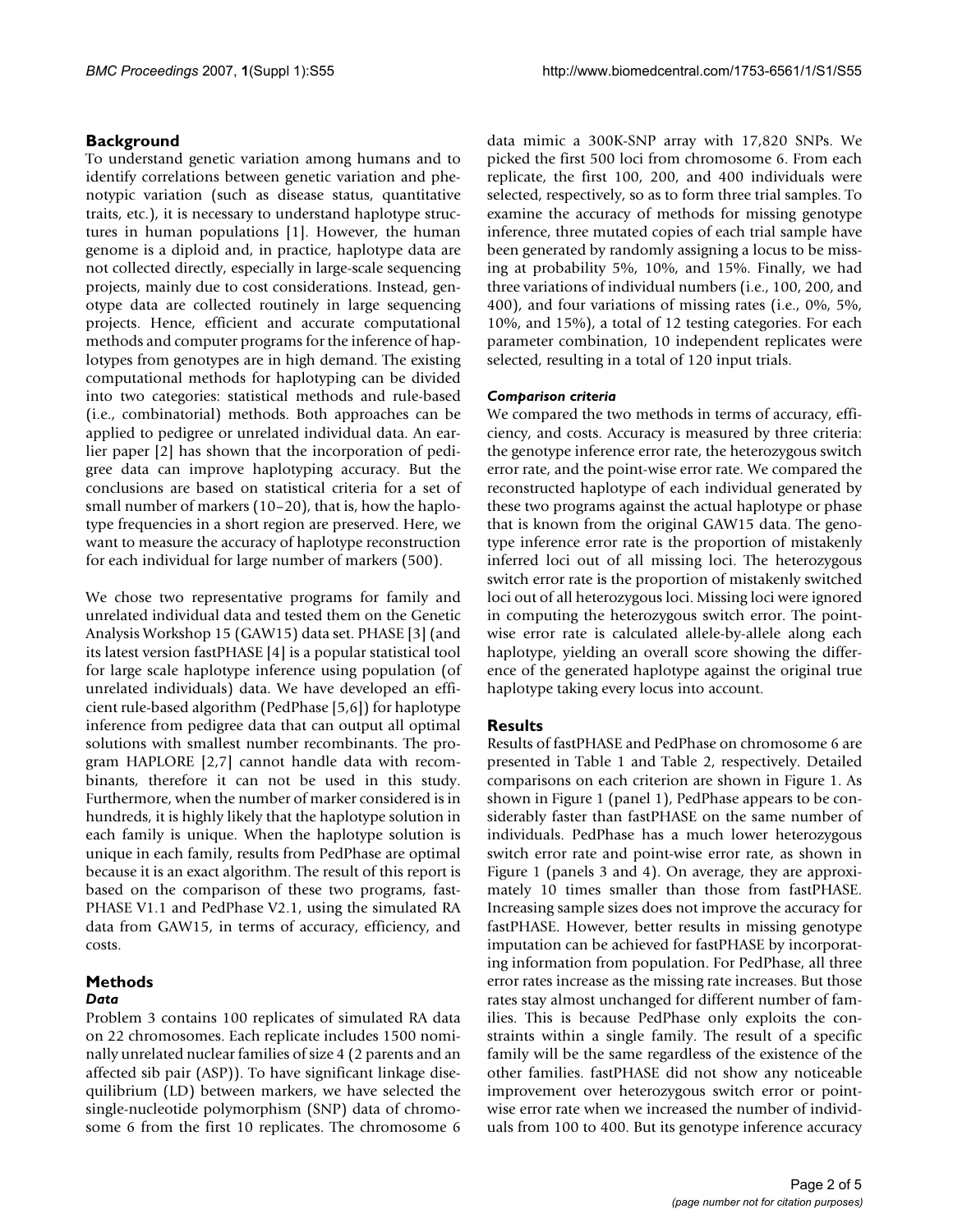

#### Comparison of running time an **Figure 1** d error rates between fastPHASE and PedPhase on chromosome 6

**Comparison of running time and error rates between fastPHASE and PedPhase on chromosome 6**. Panels 1, 2, 3, and 4 show the running time, genotype inference error rate, heterozygous switch error rate, and point-wise error rate of PedPhase and fastPHASE on different testing categories, e.g., 200\_0.10 means 200 individuals with missing rate 0.1.

improved slightly as the number of individuals increased. On the other hand, for a fixed sample size, fastPHASE only shows a gentle deterioration in genotype inference when we increased the missing rate from 5% to 15%.

#### **Discussion**

The time complexity of fastPHASE is exponential to the input size as a result of the nature of its statistical approach. PedPhase, due to the use of integer linear programming, also has a time complexity exponential to the size of each family but it is linear to the number of nuclear families (it processes one family after another). Because the family size is fixed at 4 in this specific data set, Ped-Phase actually has a theoretical time complexity linear to the number of total families (input size). So it is not difficult to understand why fastPHASE is much slower than PedPhase.

As we examined into the output of fastPHASE, we noticed that a considerable proportion of its errors are block switch errors, which means that it actually generates quite a number of short but correct haplotype segments but it does not correctly fix the phase of these segments. That's why the heterozygous switch error rate and point-wise error rate of fastPHASE are much higher than those of PedPhase. This shows the importance of the use of family constraints in haplotype reconstruction. On the other hand, fastPHASE has better genotype inference performance than PedPhase. This robustness arises from its global consideration of all individuals such that there is much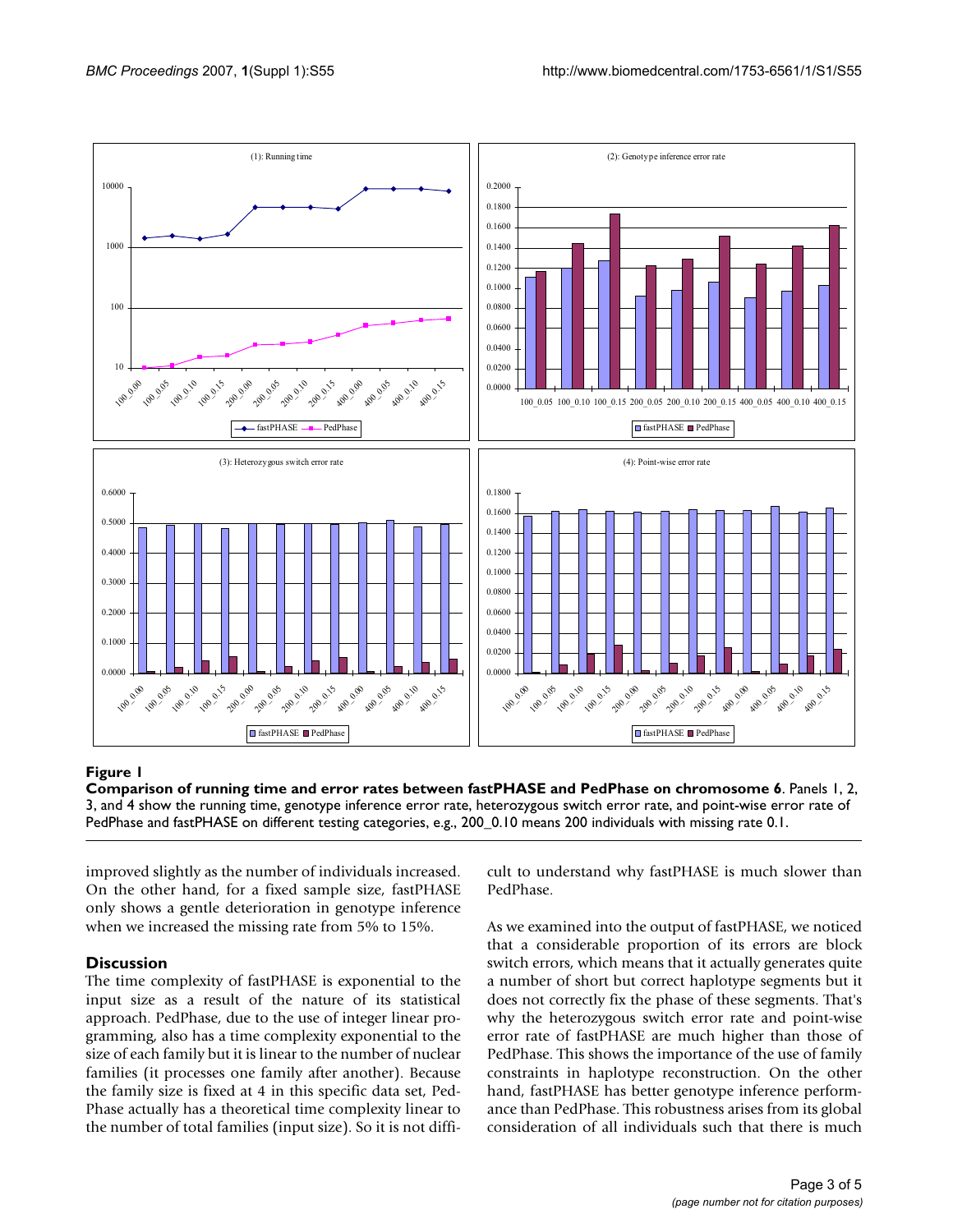|                    | Missing | Running time (sec) | Error rate         |                     |            |
|--------------------|---------|--------------------|--------------------|---------------------|------------|
| <b>Individuals</b> |         |                    | Genotype inference | Heterozygous switch | Point-wise |
| 100                | 0.00    | 1437               | $---a$             | 0.4835              | 0.1569     |
| 100                | 0.05    | 1563               | 0.1106             | 0.4926              | 0.1618     |
| 100                | 0.10    | 1380               | 0.1202             | 0.4967              | 0.1639     |
| 100                | 0.15    | 1671               | 0.1267             | 0.4829              | 0.1614     |
| 200                | 0.00    | 4679               | ------             | 0.4964              | 0.1609     |
| 200                | 0.05    | 4620               | 0.0922             | 0.4960              | 0.1620     |
| 200                | 0.10    | 4673               | 0.0979             | 0.4966              | 0.1635     |
| 200                | 0.15    | 4382               | 0.1064             | 0.4961              | 0.1631     |
| 400                | 0.00    | 9417               | ------             | 0.5035              | 0.1634     |
| 400                | 0.05    | 9411               | 0.0904             | 0.5093              | 0.1666     |
| 400                | 0.10    | 9360               | 0.0966             | 0.4880              | 0.1609     |
| 400                | 0.15    | 8524               | 0.1024             | 0.4959              | 0.1652     |

#### **Table 1: Running time and error rates of fastPHASE on chromosome 6**

a------, Inference error rate is not measured because no missingness exists in this row.

higher probability for missing data in one individual to be compensated by complete data in some other individuals. Therefore, for haplotype inference using pedigree data, it is necessary to take into consideration all the input families when imputing missing genotypes.

#### **Conclusion**

The testing results have shown that even small families with size 4 can provide much information for haplotype reconstruction. Therefore, PedPhase performs better than fastPHASE in phasing accuracy (heterozygous switch error and point-wise error) on the given data set. The comparison of running time shows that methods working on small families do not necessarily cost more running time than methods on unrelated individuals while obtaining better phasing results. For genotype inference, the performance of fastPHASE is better than that of PedPhase, which shows that unrelated individuals contain most of the information that one should use in missing data imputation. The result also reflects the relative importance of family constraints and population information to haplotyping accuracy under different settings. Family constraints always help to increase the phasing accuracy, but may not be of significant help in missing data imputation if the missing rate is high. Because family information and population information are both important in haplotype inference, a method taking into account both types of information will be a necessary piece of future work in the development of haplotype inference algorithms.

#### **Competing interests**

The author(s) declare that they have no competing interests.

| <b>Individuals</b> | Missing | Running time (sec) | Error rate         |                     |            |
|--------------------|---------|--------------------|--------------------|---------------------|------------|
|                    |         |                    | Genotype inference | Heterozygous switch | Point-wise |
| 100                | 0.00    | $\overline{10}$    | $---a$             | 0.0061              | 0.0011     |
| 100                | 0.05    | П                  | 0.1165             | 0.0215              | 0.0088     |
| 100                | 0.10    | 15                 | 0.1439             | 0.0412              | 0.0190     |
| 100                | 0.15    | 16                 | 0.1731             | 0.560               | 0.0279     |
| 200                | 0.00    | 24                 | ------             | 0.0058              | 0.0022     |
| 200                | 0.05    | 25                 | 0.1223             | 0.0231              | 0.0099     |
| 200                | 0.10    | 27                 | 0.1291             | 0.0398              | 0.0181     |
| 200                | 0.15    | 35                 | 0.1513             | 0.0517              | 0.0256     |
| 400                | 0.00    | 51                 | ------             | 0.0056              | 0.0015     |
| 400                | 0.05    | 55                 | 0.1240             | 0.0232              | 0.0094     |
| 400                | 0.10    | 61                 | 0.1418             | 0.0353              | 0.0179     |
| 400                | 0.15    | 66                 | 0.1628             | 0.0459              | 0.0238     |

a------, Inference error rate is not measured because no missingness exists in this row.